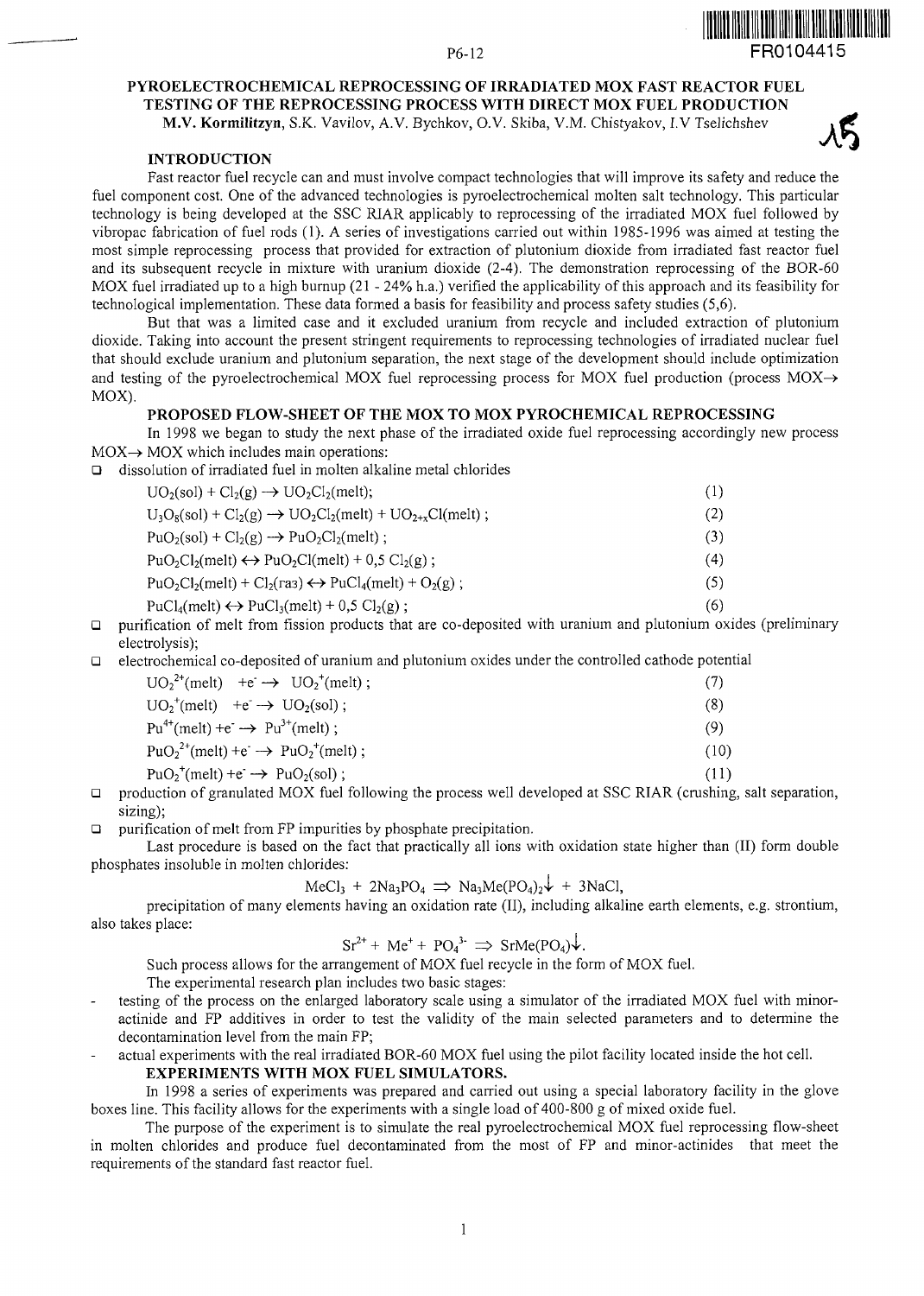P6-12

The experimental program had the following main operations:

- dissolution of fuel simulator in the melt;
- pyroelectrochemical deposition of cathode deposit of fuel oxides containing minor-actinides and partially decontaminated from FP;
- treatment of cathode deposits and assessment of the possibility to fabricate fuel rods by vibropacking;
- experimental verification of the "rough" separation of actinides and REEs by oxide precipitation that included two additional stages:
	- □ extraction of actinide and REE concentrate from the melt upon obtaining fuel;
	- $\Box$  reprocessing of the concentrate in the melt aimed at studying the separation process of REEs from actinides by fractional precipitation.
		- The main experimental conditions are:
- salt solvent NaCl-2CsCl eutectic;
- process temperature 600-650°C;
- fuel dissolution in the melt by gaseous chlorine;
- pyroelectrochemical deposition of cathode deposit of mixed fuel oxides  $(U,Pu)O<sub>2</sub>$  by electrolysis in the potentiodynamic mode aimed at the complete extraction of Pu and Np from the melt;
- extraction of actinide and REE concentrate from the melt upon obtaining fuel by its precipitation as oxides, the precipitator is  $Na<sub>2</sub>CO<sub>3</sub>$ ;
- treatment of cathode deposits crushing, removal of salts, study of the physical-mechanical characteristics;
- studying the separation process of REE from actinides; procedure fractional precipitation of oxides; two salt systems were studied - NaCl-KCl and NaCl-2CsCl.

Reprocessing of  $(U, Pu)O<sub>2</sub>$  fuel containing 10-15% of PuO<sub>2</sub> was simulated. The simulators of some FP (carrier+mark) were introduced with fuel components and their amount corresponded to a burnup of about 10% (h.a.).

Ce-144, Zr-95, RulO6, Eu-152,154, Cs-134 radionuclides were used as radioactive FP marks.

Two experiments were performed to simulate the irradiated MOX fuel reprocessing. The second experiment included the preliminary electrolysis of the reduced melt (see fig.2). The purpose was to purify the melt from noble FP and zirconium and to remove them from the system with a small amount of uranium dioxide similarly to the process developed before (4).

The plot in fig.l shows the course of experiment No.l. In all, three cathode deposits were obtained in two experiments. Their characteristics are provided in table **I.**

| Experi-<br>ment<br>No.      | Deposit                             | Deposit<br>mass, g | Capture<br>of salts, $\%$ | Content of basic components,<br>% of initial quantity in system<br>mass fraction in fuel, $\%$ |               |              |             |             |             |             |
|-----------------------------|-------------------------------------|--------------------|---------------------------|------------------------------------------------------------------------------------------------|---------------|--------------|-------------|-------------|-------------|-------------|
|                             |                                     |                    |                           |                                                                                                | Pu            | Np           | Am          | <b>Ce</b>   | Zr          | Ru          |
|                             | (U, Pu)O <sub>2</sub>               | 359,9              | 17,4                      | 99,9<br>70,10                                                                                  | 99,96<br>17,2 | 99,6<br>0,62 | $\approx 0$ | $\approx 0$ | $\geq 85$   | $\geq 90$   |
| $\mathcal{D}_{\mathcal{L}}$ | $UO2$ (preliminary<br>electrolysis) | 105,3              | 11,6                      | 26,148<br>5,31                                                                                 | 0.2<br>0,089  | 45.3<br>1,10 | $\approx 0$ | $\approx 0$ | $\geq 85$   | $\geq 90$   |
|                             | (U,Pu)O <sub>2</sub>                | 337,4              | 14,8                      | 73,857<br>5,17                                                                                 | 99,75<br>12,4 | 54,3<br>0,41 | $\approx 0$ | $\approx 0$ | $\approx 0$ | $\approx 0$ |

# **Characteristics of cathode deposits**

**Table I**

The decontamination factors of the obtained MOX fuel from FP are as follows:

- for Cs of the order of 1000;
- for REE (Ce, Eu) more than 100;
- for Ru and Zr:
	- $\Box$  \* without the preliminary electrolysis of the order of 1;
	- $\Box$  \* with the preliminary electrolysis of the order of 10.

Thus, it was demonstrated that MOX fuel has a high decontamination from the REEs and Cs. The experiment verified the necessity to perform the preliminary decontamination of the melt from some FP (Ru, Zr and their analogs) prior to obtaining mixed fuel.

More than 99% of plutonium was deposited into  $(U,Pu)O<sub>2</sub>$  cathode deposit. Thus only 0.2% of plutonium was co-deposited at the stage of the preliminary electrolysis of uranium into the cathode deposit.

The physical-mechanical characteristics of the obtained MOX fuel granulate correspond to the quality of vibropac fuel.

Thus, the experiments verified the feasibility of the new "MOX to MOX" fuel reprocessing process.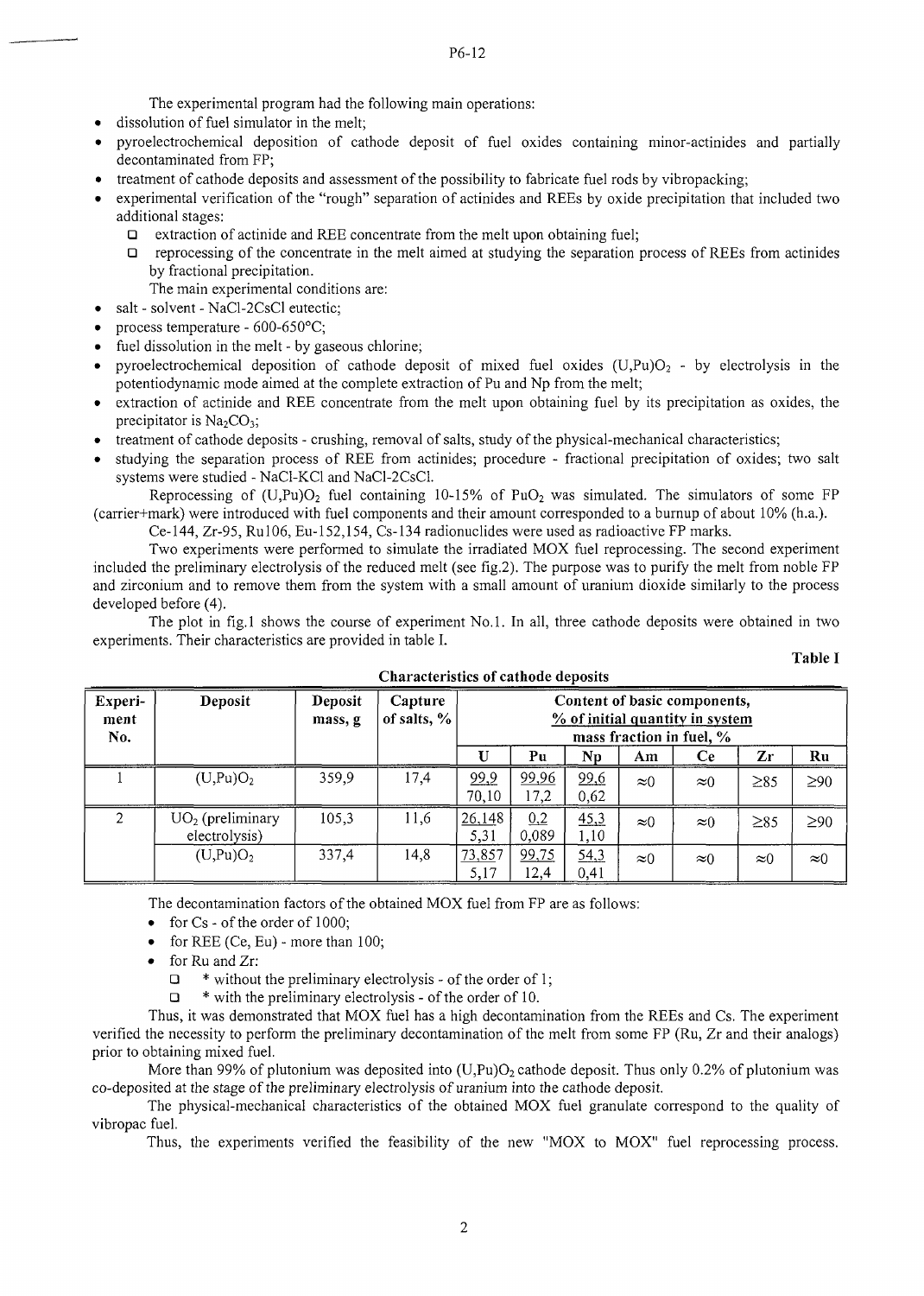### **MINOR-ACTINIDES BEHAVIOR**

Minor-actinides (Np, Am Cm) were specially added to the experiment to study their behavior during reprocessing.

The behavior of neptunium corresponds to the regularities detected before (7) and it completely co-deposits with MOX fuel and uranium dioxide. In normal conditions americium and curium do not practically co-precipitate into the cathode deposit.

The experiments on fractional precipitation of americium and curium oxides from molten salts after fuel reprocessing were carried out. Precipitation was performed by sodium carbonate in molten NaCl-KCl and NaCI-2CsCl. Principally similar results were obtained for both systems in terms of the possible separation of actinides and REEs. The precipitation process in molten NaCl-2CsCl upon completion of electrolyses is given in fig.2. . The melt mass was about 2 kg and the mass component fractions at the beginning of the process were as follows: Pu-0.04%, Am-027%, Ce-0.08%, Eu-0.001%. Na<sub>2</sub>CO<sub>3</sub> portions were introduced by 1.0 g.

The experiment demonstrated that the extraction of americium oxide into an individual phase is possible. Mixed precipitates of rare earth elements and americium oxides obtained by the carbonate precipitation and washed from salts are the free-flowing crystal powders of black color with the pronounced smooth sides of crystalline particles. The particle grain size is  $< 100 \mu m$ .

### **CONCLUSIONS:**

- 0 The proposed reprocessing flow-sheet of irradiated MOX fuel verified the feasibility of its decontamination from the most of FPs (REEs, caesium) and minor-actinides (americium, curium).
- $\Diamond$  A possibility to perform an additional decontamination from the noble metals and zirconium has been confirmed using the stage of the preliminary electrolysis of the reduced melt.
- $\Diamond$  It has been established that it is possible to perform the selective extraction of americium in the process of the fractional carbonate precipitation from molten NaCl-KCl and NaCl-2CsCl containing FPs (first of all, REEs), minor-actinides (americium and curium) and also uranium and plutonium traces into a certain fraction in the form of the crystalline oxide.

# **PLANS**

The flow-sheet of the demonstration experiment for irradiated BOR-60 MOX fuel reprocessing in the shielded cell, which is scheduled for the middle of 2000 has been developed. Plane that about six irradiated BOR-60 MOX fuel assemblies will be reprocessed with the direct production of MOX fuel for recycle.

# **REFERENCES**

- 1. .Skiba O.V, Mayorshin A.A.,Porodnov P.T. et al. Nuclear Fuel Cycle Based on "Dry" Methods for Fuel Reprocessing and Fuel Elements Manufacture Automated Processes. // Proc.Int.Conf. GLOBAL'93. Sept. 12- 17,1993, Seattle, WA. ANS, 1993. V.2. P. 934-942.
- 2. Bychkov A.V., Vavilov S.K., Porodnov P.T. et al. Pyroelectrochemical Reprocessing of Irradiated Uranium-Plutonium Oxide Fuel for Fast Reactors. // Proc.Int.Conf. GLOBAL'93 Sept.12-17,1993, Seattle, WA. ANS, 1993. V.2. P.1351-1356.
- 3. Bychkov A.V., Vavilov S.K., Skiba O.V. et al. Pyroelectrochemical reprocessing of irradiated FBR MOX fuel. Experiment on irradiated fuel of the BN-350 reactor.// Proc. Int. Confer, on Evaluation of Emerging Nuclear Fuel Cycle Systems. GLOBAL'95. Sept.11-14, Versailles, 1995. V.I. P.988.
- 4. Bychkov A.V., Vavilov S.K., Skiba O.V. et al. Pyroelectrochemical Reprocessing of Irradiated MOX Fast Reactor Fuel. III. Experiment Using the BOR-60 Fuel.// Proc.Int.Conf. GLOBAL-97, Yokohama, 5-10 October, 1997 Japan. V.2.
- 5. Ivanov V.B., Skiba O.V., Mayershin A.A. et al. Experimental, Economical and Ecological Substantiation of Fuel Cycle Based on Pyroelectrochemical Reprocessing and Vibropac Tecnology.( Proc.Int.Confer. GLOBAL'97. Oct.5-10, 1997. Yokohama, Japan, 1997. V.2. P.906-911.
- 6. Kirillovich A.P. et al. Safety Analysis of Fuel Cycle Processes Based on "Dry" Pyrochemical Fuel Reprocessing and Vibropac Technology.// Proc.Int.Conf. GLOBAL'97. Oct. 5-10, 1997. Yokohama. Japan. Vol.2. P.900-905
- 7. Kormilitzyn M.V., Bychkov A.V., Smolensky V.V.. Application of Pyroelectrochemical Methods for Production of the Fuel Composition (U,Np)O<sub>2</sub>, (U,Pu,Np)O<sub>2</sub>, (U,Am)O<sub>2</sub> in Molten Chlorides. // 4th International Conference on Nuclear and Radiochemistry, NRC4. St.Malo, France, 8-13 September 1996. Extended Abstracts", 1996. V.2. Rep.G-08.